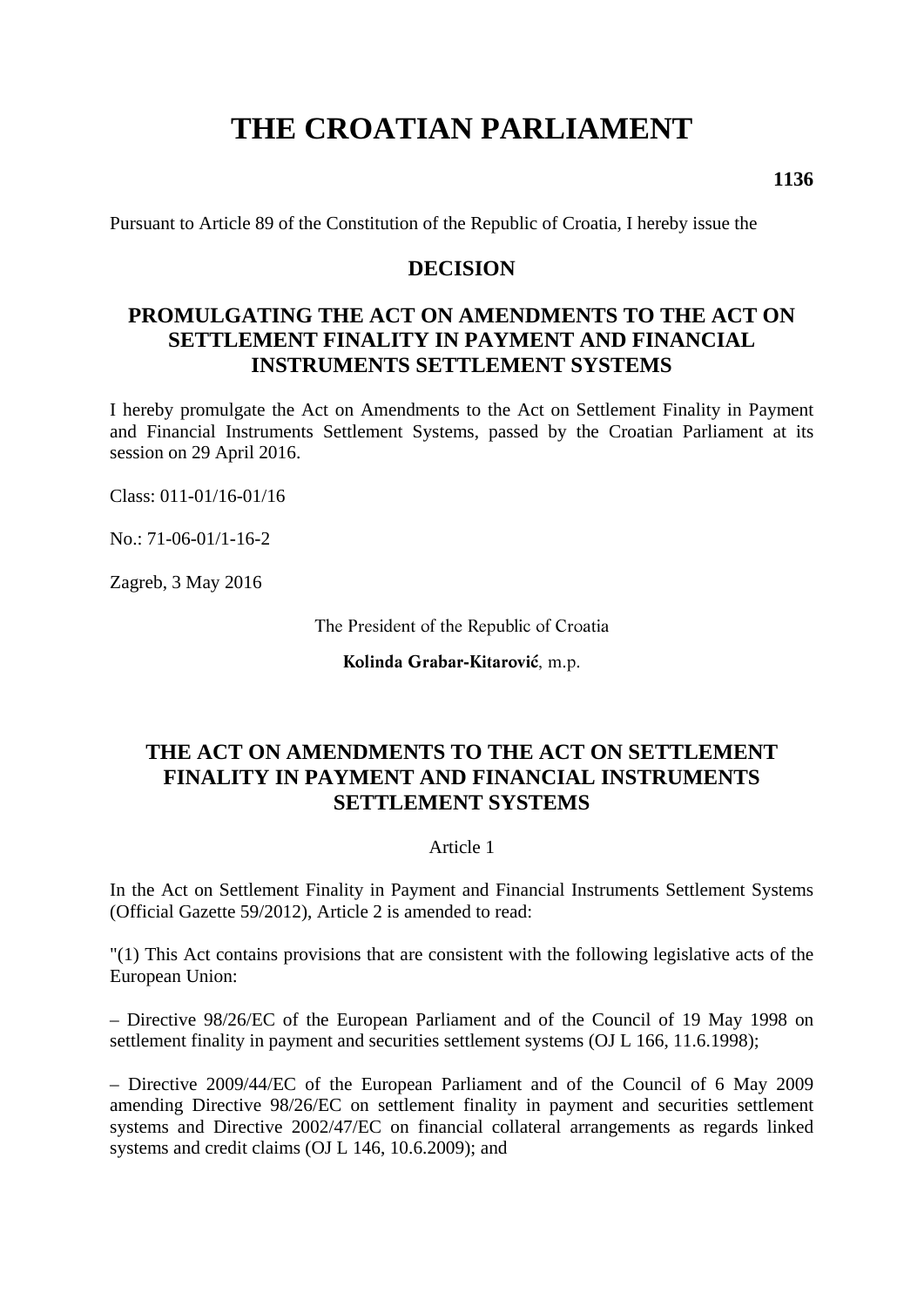– Directive 2010/78/EU of the European Parliament and of the Council of 24 November 2010 amending Directives 98/26/EC, 2002/87/EC, 2003/6/EC, 2003/41/EC, 2003/71/EC, 2004/39/EC, 2004/109/EC, 2005/60/EC, 2006/48/EC, 2006/49/EC and 2009/65/EC in respect of the powers of the European Supervisory Authority (European Banking Authority), the European Supervisory Authority (European Insurance and Occupational Pensions Authority) and the European Supervisory Authority (European Securities and Markets Authority) (Text with EEA relevance) (OJ L 331, 15.12.2010).

(2) This Act ensures the conditions for the implementation of the following legislative acts of the European Union:

– Regulation (EU) No 648/2012 of the European Parliament and of the Council of 4 July 2012 on OTC derivatives, central counterparties and trade repositories (Text with EEA relevance) (OJ L 201, 27.7.2012); and

– Regulation (EU) No 909/2014 of the European Parliament and of the Council of 23 July 2014 on improving securities settlement in the European Union and on central securities depositories and amending Directives 98/26/EC and 2014/65/EU and Regulation (EU) No 236/2012 (OJ L 257, 28.8.2014).".

#### Article 2

In Article 3, item (1) is amended to read:

"1) *"system"* means any system complying with the following criteria:

1. it consists of at least three participants, without counting an operator of that system, a settlement agent, a central counterparty, a clearing house or an indirect participant,

2. it applies common rules and standardised arrangements for clearing, regardless of whether clearing is carried out through a central counterparty or without its participation, or for the execution of transfer orders,

3. the rules of the system define the moment of entry and the moment of irrevocability of a transfer order,

4. it has been established by law or by a regulation enacted pursuant to a law, or it operates on the basis of the authorisation issued by a competent authority pursuant to a special law and in accordance with a written agreement between the participants of which at least one has its head office in the Republic of Croatia,

5. it operates in financial instruments or in kuna, or, unless otherwise provided for by a special law, in euro or any other currency, or in various currencies which the system converts one against the other,

6. the competent authority has taken a decision on it referred to in Article 5 of this Act, and

7. it has been notified to ESMA in accordance with Article 14 of this Act;".

In item (2), sub-item (8) is amended to read: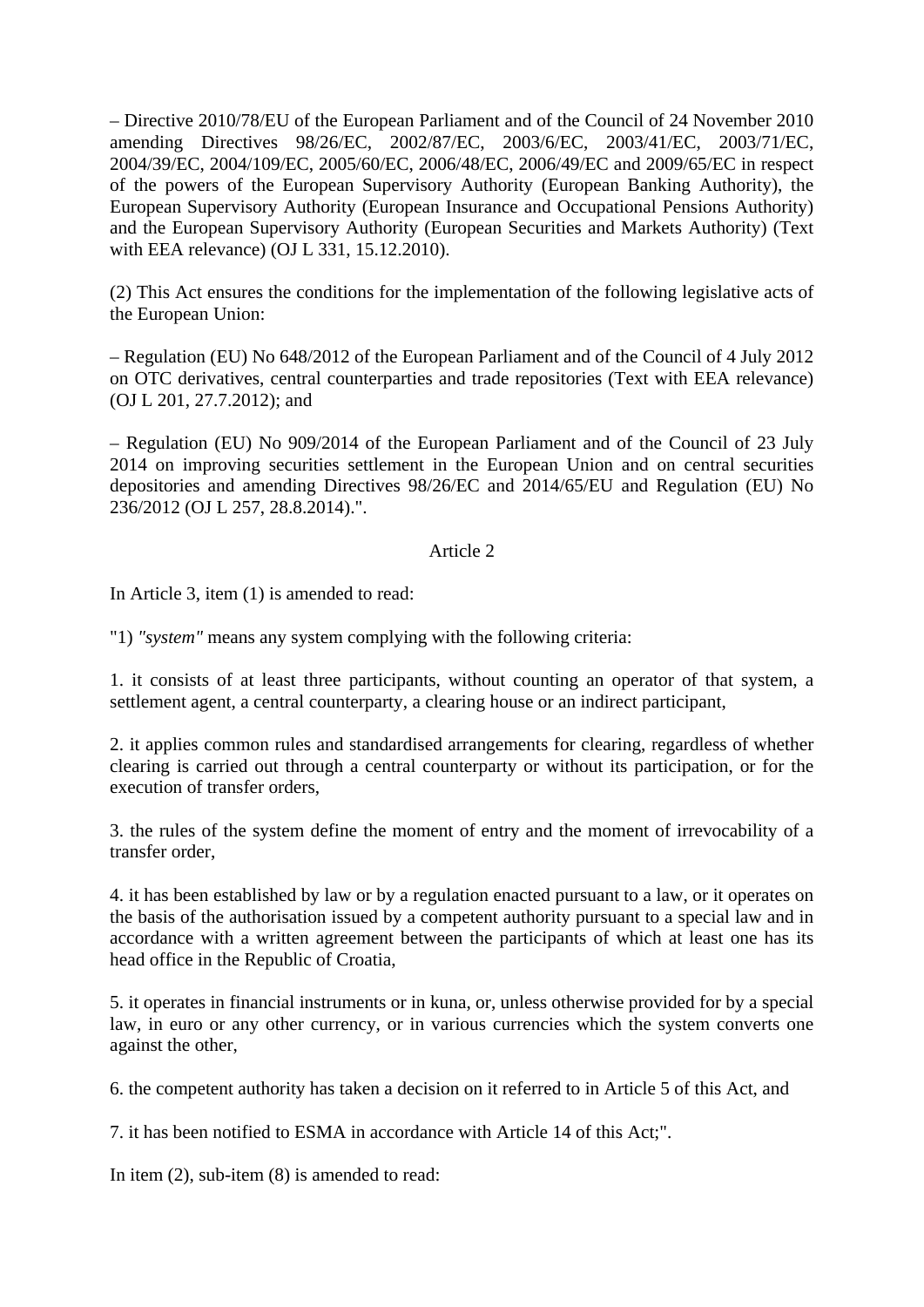"8. the Croatian National Bank, the Croatian Bank for Reconstruction and Development, a credit union as provided for by the law regulating credit unions, the central bank of another Member State, a post office giro institution and institutions of other Member States individually named in Article 2, paragraph (5), items (4) to (23) of Directive 2013/36/EU of the European Parliament and of the Council of 26 June 2013 on access to the activity of credit institutions and prudential supervision of credit institutions and investment firms, amending Directive 2002/87/EC and repealing Directives 2006/48/EC and 2006/49/EC;".

Item (13) is amended to read:

"13) *"collateral security"* means all realisable assets, including, without limitations, financial collateral as provided for by the law regulating financial collateral, provided under a pledge (including money provided under a pledge), a repurchase or similar agreement, or otherwise, for the purpose of securing rights and obligations potentially arising in connection with a system, or provided to the Croatian National Bank, the central bank of another Member State or the European Central Bank;".

After item (16), items (17) and (18) are added which read:

"17) *"ESMA"* means the European Supervisory Authority – European Securities and Markets Authority, established by Regulation (EU) No 1095/2010 of the European Parliament and of the Council of 24 November 2010 establishing a European Supervisory Authority (European Securities and Markets Authority), amending Decision No 716/2009/EC and repealing Commission Decision 2009/77/EC;

18) *"ESRB"* means the European Systemic Risk Board, established by Regulation (EU) No 1092/2010 of the European Parliament and of the Council of 24 November 2010 on European Union macro-prudential oversight of the financial system and establishing a European Systemic Risk Board.".

#### Article 3

In Article 5, paragraphs (1) and (2) are amended to read:

"(1) The Croatian National Bank shall, *ex officio*, take the decision on the compliance of the system, referred to in Article 4, paragraph (1) of this Act, with the criteria referred to in Article 3, item (1), sub-items (1) to (5) of this Act and shall publish it in the Official Gazette.

(2) The Croatian Financial Services Supervisory Agency shall take the decision on the compliance of the system, referred to in Article 4, paragraph (2) of this Act, with the criteria referred to in Article 3, item (1), sub-items (1) to (5) of this Act, in accordance with the law regulating the capital market, and shall publish it in the Official Gazette.".

#### Article 4

In Article 9, paragraph (3) is amended to read:

"(3) The Croatian National Bank and the Croatian Financial Services Supervisory Agency shall, without delay and within their respective fields of competence, send the notification